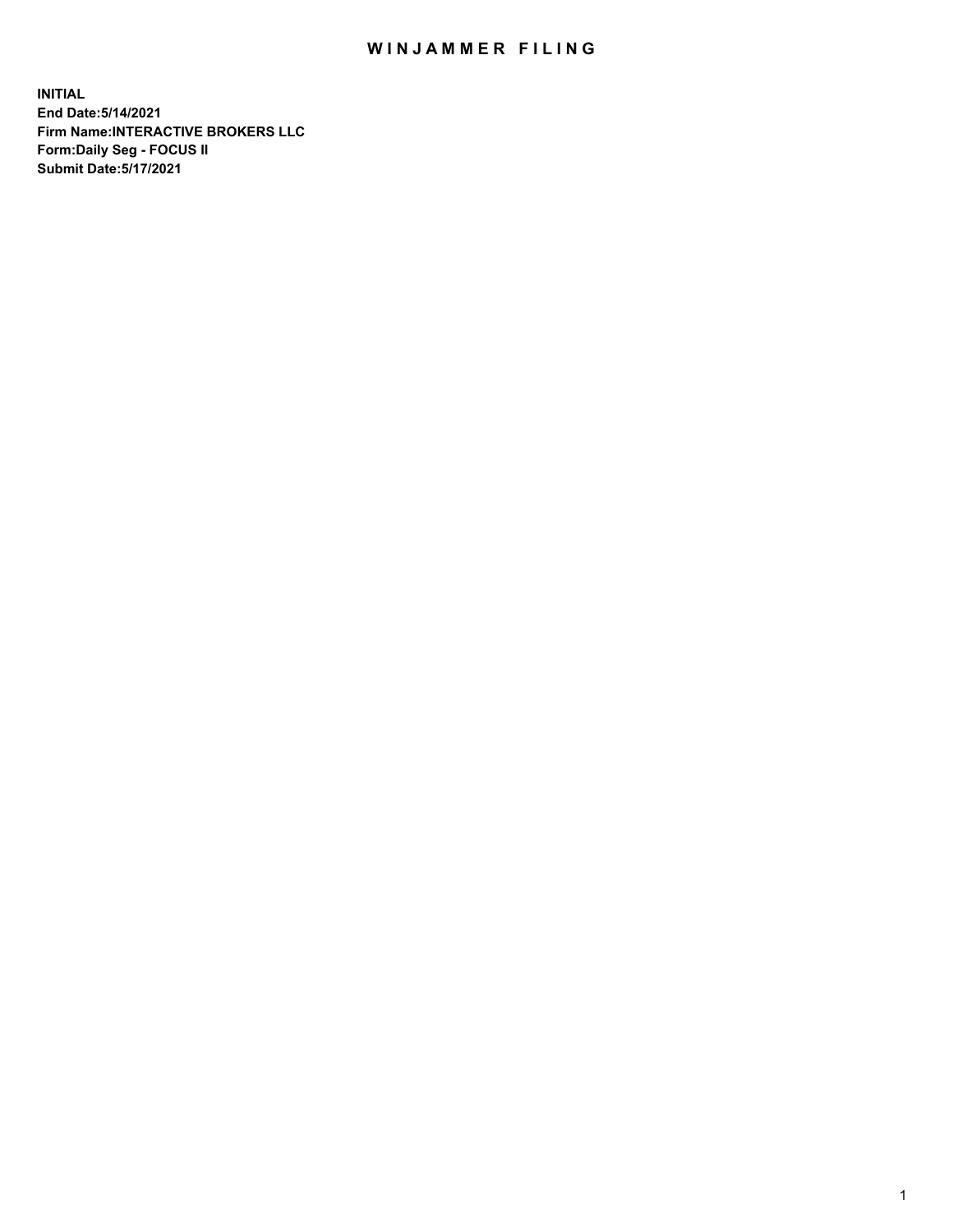**INITIAL End Date:5/14/2021 Firm Name:INTERACTIVE BROKERS LLC Form:Daily Seg - FOCUS II Submit Date:5/17/2021 Daily Segregation - Cover Page**

| Name of Company                                                                                                                                                                                                                                                                                                                | <b>INTERACTIVE BROKERS LLC</b>                                                                  |  |
|--------------------------------------------------------------------------------------------------------------------------------------------------------------------------------------------------------------------------------------------------------------------------------------------------------------------------------|-------------------------------------------------------------------------------------------------|--|
| <b>Contact Name</b>                                                                                                                                                                                                                                                                                                            | James Menicucci                                                                                 |  |
| <b>Contact Phone Number</b>                                                                                                                                                                                                                                                                                                    | 203-618-8085                                                                                    |  |
| <b>Contact Email Address</b>                                                                                                                                                                                                                                                                                                   | jmenicucci@interactivebrokers.c<br>om                                                           |  |
| FCM's Customer Segregated Funds Residual Interest Target (choose one):<br>a. Minimum dollar amount: ; or<br>b. Minimum percentage of customer segregated funds required:% ; or<br>c. Dollar amount range between: and; or<br>d. Percentage range of customer segregated funds required between:% and%.                         | $\overline{\mathbf{0}}$<br>$\overline{\mathbf{0}}$<br>155,000,000 245,000,000<br>0 <sub>0</sub> |  |
| FCM's Customer Secured Amount Funds Residual Interest Target (choose one):<br>a. Minimum dollar amount: ; or<br>b. Minimum percentage of customer secured funds required:% ; or<br>c. Dollar amount range between: and; or<br>d. Percentage range of customer secured funds required between:% and%.                           | $\overline{\mathbf{0}}$<br>0<br>80,000,000 120,000,000<br>0 <sub>0</sub>                        |  |
| FCM's Cleared Swaps Customer Collateral Residual Interest Target (choose one):<br>a. Minimum dollar amount: ; or<br>b. Minimum percentage of cleared swaps customer collateral required:% ; or<br>c. Dollar amount range between: and; or<br>d. Percentage range of cleared swaps customer collateral required between:% and%. | $\overline{\mathbf{0}}$<br><u>0</u><br>$\underline{0}$ $\underline{0}$<br>00                    |  |

Attach supporting documents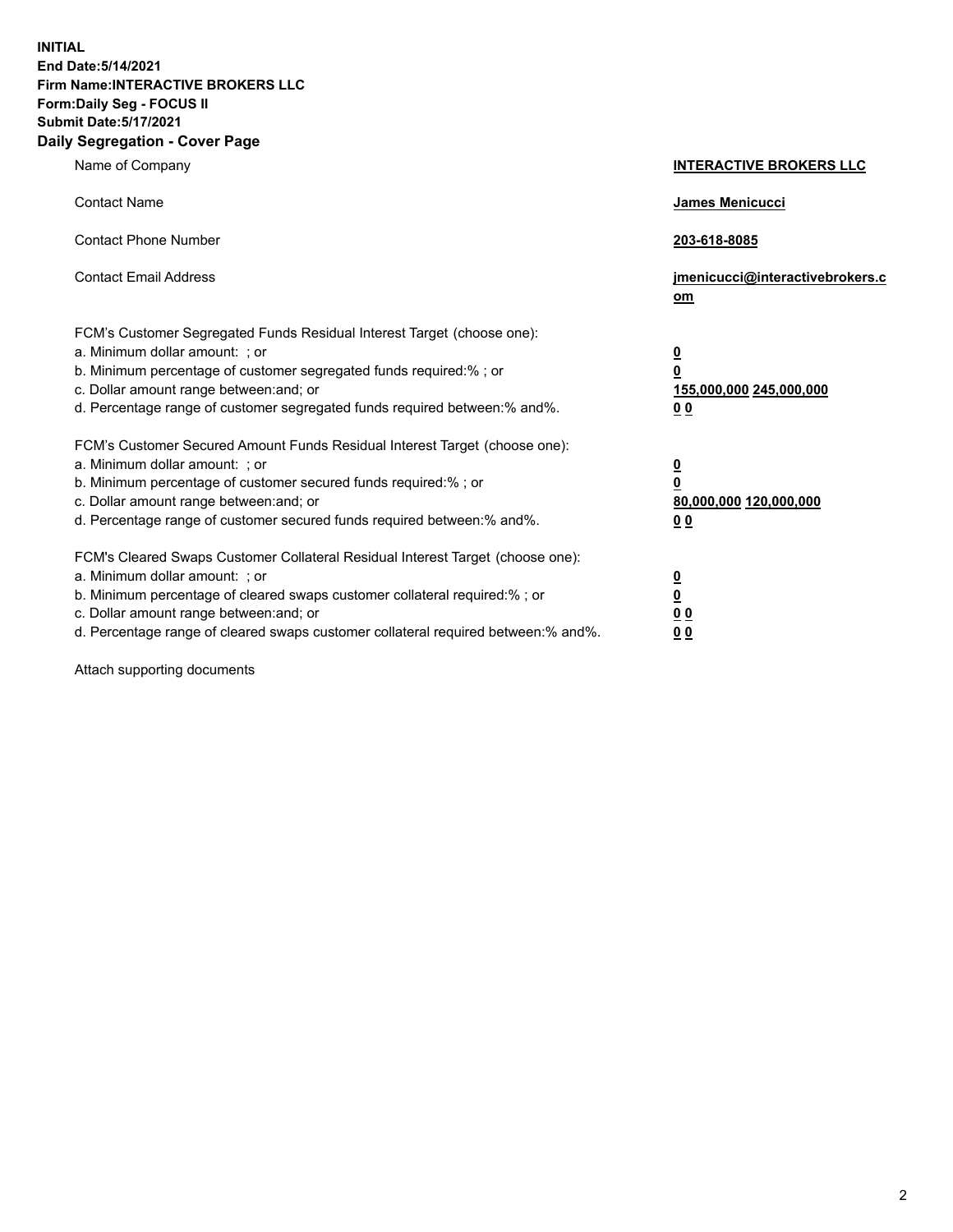**INITIAL End Date:5/14/2021 Firm Name:INTERACTIVE BROKERS LLC Form:Daily Seg - FOCUS II Submit Date:5/17/2021 Daily Segregation - Secured Amounts**

## Foreign Futures and Foreign Options Secured Amounts Amount required to be set aside pursuant to law, rule or regulation of a foreign government or a rule of a self-regulatory organization authorized thereunder **0** [7305] 1. Net ledger balance - Foreign Futures and Foreign Option Trading - All Customers A. Cash **500,799,185** [7315] B. Securities (at market) **0** [7317] 2. Net unrealized profit (loss) in open futures contracts traded on a foreign board of trade **11,873,435** [7325] 3. Exchange traded options a. Market value of open option contracts purchased on a foreign board of trade **99,369** [7335] b. Market value of open contracts granted (sold) on a foreign board of trade **-915** [7337] 4. Net equity (deficit) (add lines 1. 2. and 3.) **512,771,074** [7345] 5. Account liquidating to a deficit and account with a debit balances - gross amount **607,955** [7351] Less: amount offset by customer owned securities **0** [7352] **607,955** [7354] 6. Amount required to be set aside as the secured amount - Net Liquidating Equity Method (add lines 4 and 5) **513,379,029** [7355] 7. Greater of amount required to be set aside pursuant to foreign jurisdiction (above) or line 6. **513,379,029** [7360] FUNDS DEPOSITED IN SEPARATE REGULATION 30.7 ACCOUNTS 1. Cash in banks A. Banks located in the United States **115,777,768** [7500] B. Other banks qualified under Regulation 30.7 **0** [7520] **115,777,768** [7530] 2. Securities A. In safekeeping with banks located in the United States **299,998,500** [7540] B. In safekeeping with other banks qualified under Regulation 30.7 **0** [7560] **299,998,500** [7570] 3. Equities with registered futures commission merchants A. Cash **0** [7580] B. Securities **0** [7590] C. Unrealized gain (loss) on open futures contracts **0** [7600] D. Value of long option contracts **0** [7610] E. Value of short option contracts **0** [7615] **0** [7620] 4. Amounts held by clearing organizations of foreign boards of trade A. Cash **0** [7640] B. Securities **0** [7650] C. Amount due to (from) clearing organization - daily variation **0** [7660] D. Value of long option contracts **0** [7670] E. Value of short option contracts **0** [7675] **0** [7680] 5. Amounts held by members of foreign boards of trade A. Cash **212,862,621** [7700] B. Securities **0** [7710] C. Unrealized gain (loss) on open futures contracts **10,049,563** [7720] D. Value of long option contracts **99,369** [7730] E. Value of short option contracts **-915** [7735] **223,010,638** [7740] 6. Amounts with other depositories designated by a foreign board of trade **0** [7760] 7. Segregated funds on hand **0** [7765] 8. Total funds in separate section 30.7 accounts **638,786,906** [7770] 9. Excess (deficiency) Set Aside for Secured Amount (subtract line 7 Secured Statement Page 1 from Line 8) **125,407,877** [7380] 10. Management Target Amount for Excess funds in separate section 30.7 accounts **80,000,000** [7780] 11. Excess (deficiency) funds in separate 30.7 accounts over (under) Management Target **45,407,877** [7785]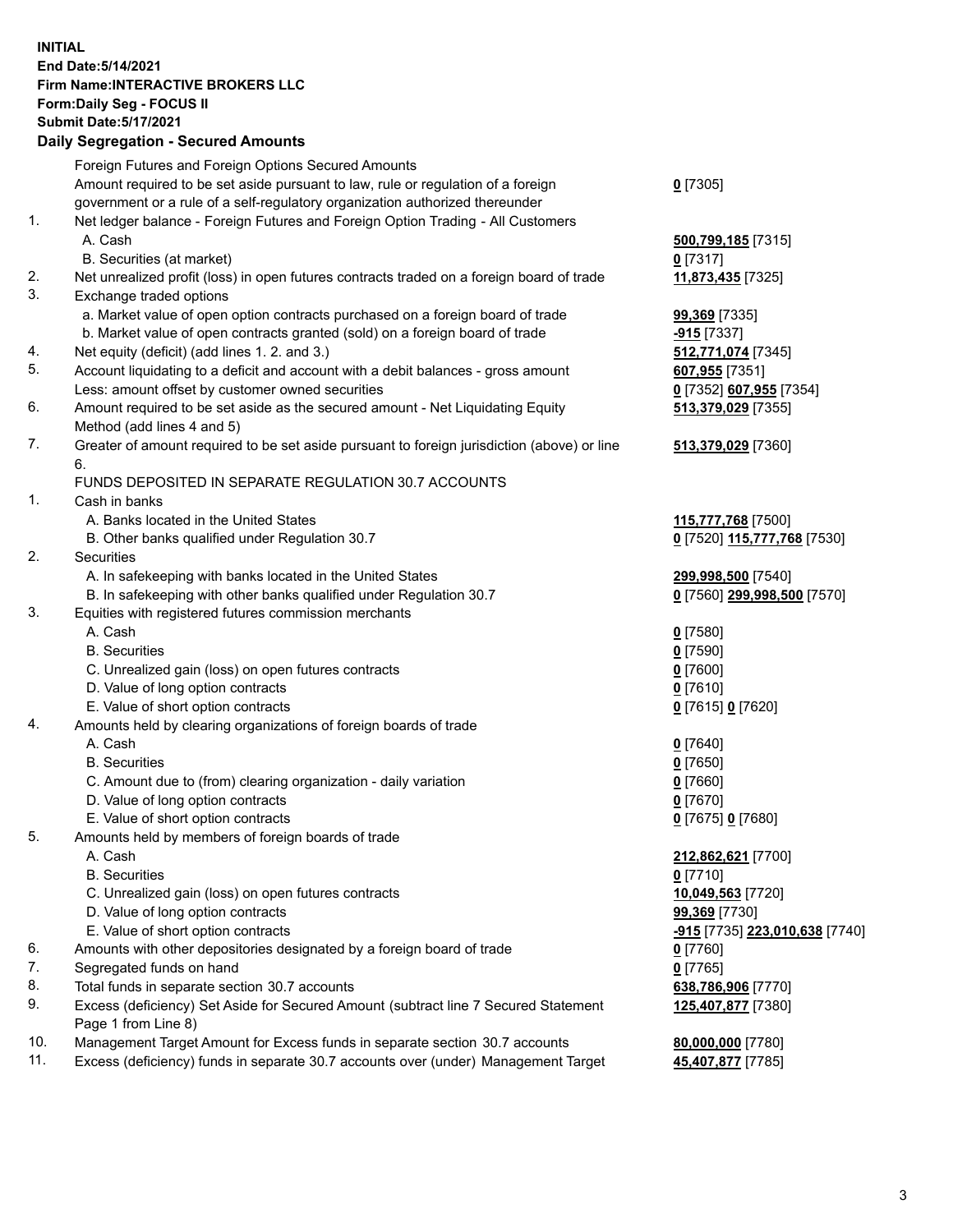**INITIAL End Date:5/14/2021 Firm Name:INTERACTIVE BROKERS LLC Form:Daily Seg - FOCUS II Submit Date:5/17/2021 Daily Segregation - Segregation Statement** SEGREGATION REQUIREMENTS(Section 4d(2) of the CEAct) 1. Net ledger balance A. Cash **6,652,416,364** [7010] B. Securities (at market) **0** [7020] 2. Net unrealized profit (loss) in open futures contracts traded on a contract market **325,099,459** [7030] 3. Exchange traded options A. Add market value of open option contracts purchased on a contract market **314,763,053** [7032] B. Deduct market value of open option contracts granted (sold) on a contract market **-263,893,376** [7033] 4. Net equity (deficit) (add lines 1, 2 and 3) **7,028,385,500** [7040] 5. Accounts liquidating to a deficit and accounts with debit balances - gross amount **1,306,540** [7045] Less: amount offset by customer securities **0** [7047] **1,306,540** [7050] 6. Amount required to be segregated (add lines 4 and 5) **7,029,692,040** [7060] FUNDS IN SEGREGATED ACCOUNTS 7. Deposited in segregated funds bank accounts A. Cash **1,593,707,831** [7070] B. Securities representing investments of customers' funds (at market) **3,056,001,440** [7080] C. Securities held for particular customers or option customers in lieu of cash (at market) **0** [7090] 8. Margins on deposit with derivatives clearing organizations of contract markets A. Cash **1,977,876,699** [7100] B. Securities representing investments of customers' funds (at market) **565,640,983** [7110] C. Securities held for particular customers or option customers in lieu of cash (at market) **0** [7120] 9. Net settlement from (to) derivatives clearing organizations of contract markets **-12,495,764** [7130] 10. Exchange traded options A. Value of open long option contracts **314,536,192** [7132] B. Value of open short option contracts **-263,762,352** [7133] 11. Net equities with other FCMs A. Net liquidating equity **0** [7140] B. Securities representing investments of customers' funds (at market) **0** [7160] C. Securities held for particular customers or option customers in lieu of cash (at market) **0** [7170] 12. Segregated funds on hand **0** [7150] 13. Total amount in segregation (add lines 7 through 12) **7,231,505,029** [7180] 14. Excess (deficiency) funds in segregation (subtract line 6 from line 13) **201,812,989** [7190] 15. Management Target Amount for Excess funds in segregation **155,000,000** [7194] 16. Excess (deficiency) funds in segregation over (under) Management Target Amount **46,812,989** [7198]

Excess